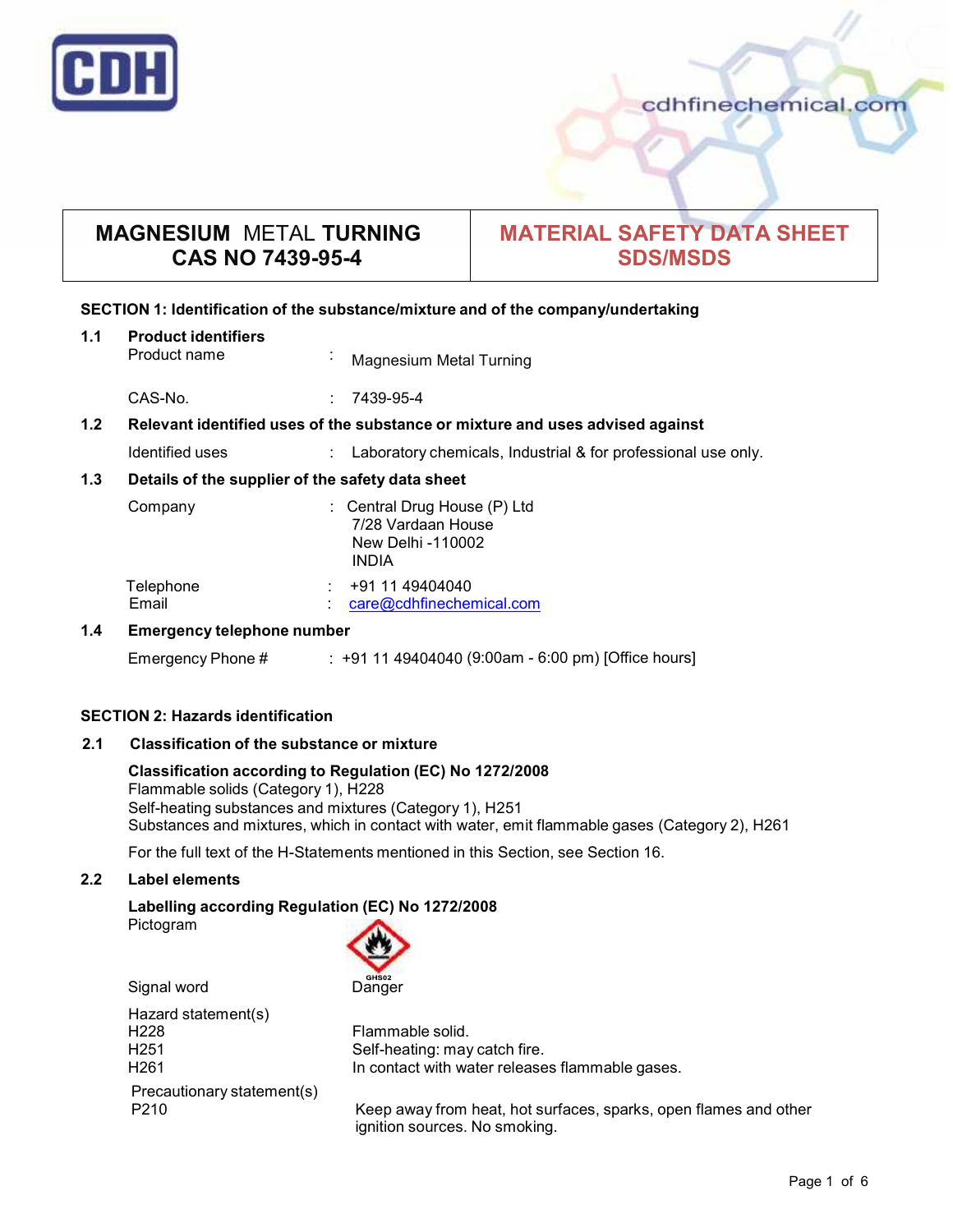| P231 + P232<br>$P235 + P410$             | Handle under inert gas. Protect from moisture.<br>Keep cool. Protect from sunlight. |
|------------------------------------------|-------------------------------------------------------------------------------------|
| P422                                     | Store contents under inert gas.                                                     |
| Supplemental Hazard<br><b>Statements</b> | none                                                                                |

# **2.3 Other hazards**

This substance/mixture contains no components considered to be either persistent, bioaccumulative and toxic (PBT), or very persistent and very bioaccumulative (vPvB) at levels of 0.1% or higher.

# **SECTION 3: Composition/information on ingredients**

#### **3.1 Substances**

| Formula          | Ma                       |  |
|------------------|--------------------------|--|
| Molecular weight | $\therefore$ 24.31 g/mol |  |
| CAS-No.          | $7439-95-4$              |  |
| EC-No.           | $: 231 - 104 - 6$        |  |
| Index-No.        | $: 012-002-00-9$         |  |
|                  |                          |  |

No components need to be disclosed according to the applicable regulations.

For the full text of the H-Statements mentioned in this Section, see Section 16.

# **SECTION 4: First aid measures**

## **4.1 Description of first aid measures**

#### **General advice**

Consult a physician. Show this safety data sheet to the doctor in attendance.

#### **If inhaled**

If breathed in, move person into fresh air. If not breathing, give artificial respiration. Consult a physician.

#### **In case of skin contact**

Wash off with soap and plenty of water. Consult a physician.

# **In case of eye contact**

Flush eyes with water as a precaution.

## **If swallowed**

Do NOT induce vomiting. Never give anything by mouth to an unconscious person. Rinse mouth with water. Consult a physician.

## **4.2 Most important symptoms and effects, both acute and delayed**

The most important known symptoms and effects are described in the labelling (see section 2.2) and/or in section 11

**4.3 Indication of any immediate medical attention and special treatment needed** No data available

## **SECTION 5: Firefighting measures**

# **5.1 Extinguishing media**

**Suitable extinguishing media** Dry powder

- **5.2 Special hazards arising from the substance ormixture** Magnesium oxide
- **5.3 Advice for firefighters** Wear self-contained breathing apparatus for firefighting if necessary.
- **5.4 Further information** No data available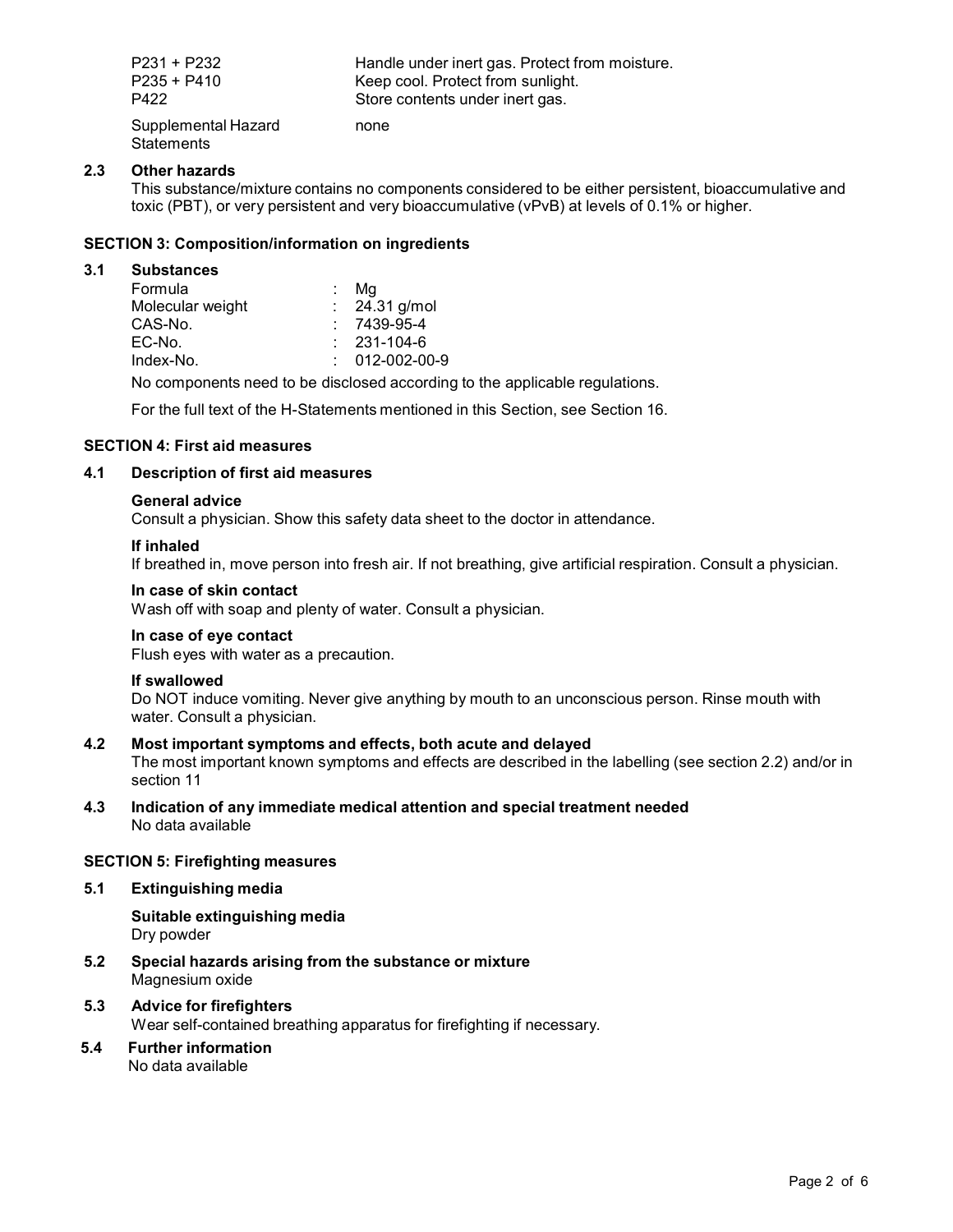#### **SECTION 6: Accidental release measures**

#### **6.1 Personal precautions, protective equipment and emergency procedures**

Avoid dust formation. Avoid breathing vapours, mist or gas. Ensure adequate ventilation. Remove all sources of ignition. Evacuate personnel to safe areas. For personal protection see section 8.

# **6.2 Environmental precautions** Prevent further leakage or spillage if safe to do so. Do not let product enter drains.

#### **6.3 Methods and materials for containment and cleaning up**

Sweep up and shovel.\'20 Contain spillage, and then collect with an electrically protected vacuum cleaner or by wet-brushing and place in container for disposal according to local regulations (see section 13). Do not flush with water. Keep in suitable, closed containers for disposal.\'20 Contain spillage, pick up with an electrically protected vacuum cleaner or by wet-brushing and transfer to a container for disposal according to local regulations (see section 13).

#### **6.4 Reference to other sections**

For disposal see section 13.

## **SECTION 7: Handling and storage**

#### **7.1 Precautions for safe handling**

Avoid formation of dust and aerosols.

Provide appropriate exhaust ventilation at places where dust is formed.Keep away from sources of ignition - No smoking.Take measures to prevent the build up of electrostatic charge. For precautions see section 2.2.

## **7.2 Conditions for safe storage, including any incompatibilities**

Store in cool place. Keep container tightly closed in a dry and well-ventilated place. Never allow product to get in contact with water during storage.

Store under inert gas. Air and moisture sensitive. Storage class (TRGS 510): Pyrophoric and self-heating hazardous materials

## **7.3 Specific end use(s)**

Apart from the uses mentioned in section 1.2 no other specific uses are stipulated

## **SECTION 8: Exposure controls/personal protection**

#### **8.1 Control parameters**

**8.2 Exposure controls**

#### **Appropriate engineering controls**

Handle in accordance with good industrial hygiene and safety practice. Wash hands before breaks and at the end of workday.

# **Personal protective equipment**

#### **Eye/face protection**

Face shield and safety glasses Use equipment for eye protection tested and approved under appropriate government standards such as NIOSH (US) or EN 166(EU).

#### **Skin protection**

Handle with gloves. Gloves must be inspected prior to use. Use proper glove removal technique (without touching glove's outer surface) to avoid skin contact with this product. Dispose of contaminated gloves after use in accordance with applicable laws and good laboratory practices. Wash and dry hands.

#### **Body Protection**

Flame retardant antistatic protective clothing., The type of protective equipment must be selected according to the concentration and amount of the dangerous substance at the specific workplace.

## **Respiratory protection**

Where risk assessment shows air-purifying respirators are appropriate use (EN 143) respirator cartridges as a backup to engineering controls. If th full-face supplied air respirator. Use respirators and components tested and approved under appropriate government standards such as NIOSH (US) or CEN (EU).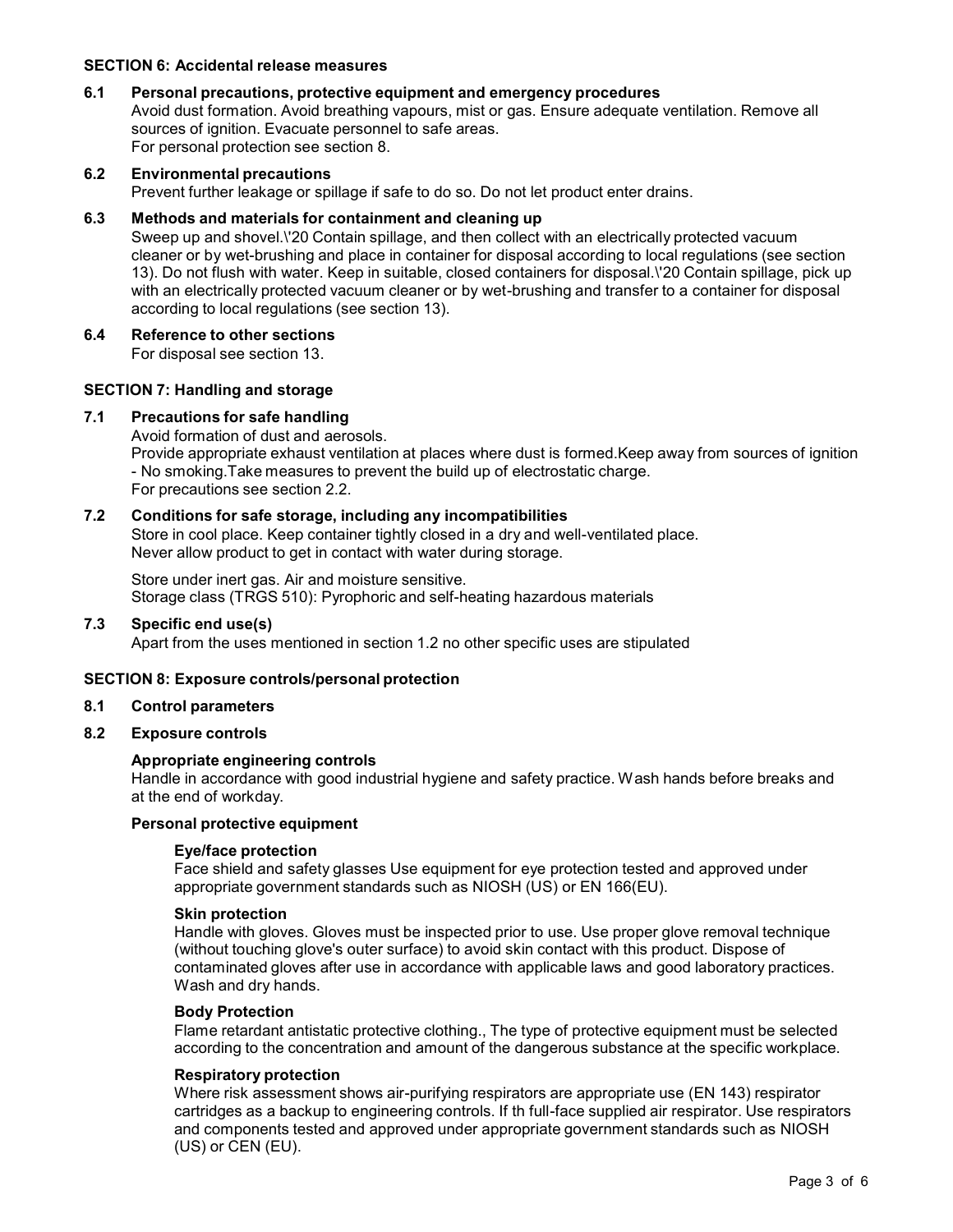# **Control of environmental exposure**

Acids, Strong oxidizing agents, Acid chlorides, Halogens

Prevent further leakage or spillage if safe to do so. Do not let product enter drains.

# **SECTION 9: Physical and chemical properties**

| 9.1  | Information on basic physical and chemical properties                       |                                                    |                                                                             |
|------|-----------------------------------------------------------------------------|----------------------------------------------------|-----------------------------------------------------------------------------|
|      | a)                                                                          | Appearance                                         | Form: Turnings                                                              |
|      | b)                                                                          | Odour                                              | No data available                                                           |
|      | C)                                                                          | Odour Threshold                                    | No data available                                                           |
|      | d)                                                                          | pH                                                 | No data available                                                           |
|      | e)                                                                          | Melting point/freezing<br>point                    | Melting point/range: 648 °C - lit.                                          |
|      | f)                                                                          | Initial boiling point and<br>boiling range         | 1,090 °C - lit.                                                             |
|      | g)                                                                          | Flash point                                        | No data available                                                           |
|      | h)                                                                          | Evaporation rate                                   | No data available                                                           |
|      | i)                                                                          | Flammability (solid, gas)                          | May form combustible dust concentrations in air.                            |
|      | j)                                                                          | Upper/lower<br>flammability or<br>explosive limits | No data available                                                           |
|      | k)                                                                          | Vapour pressure                                    | 1 mmHg at 621 °C                                                            |
|      | I)                                                                          | Vapour density                                     | No data available                                                           |
|      | m)                                                                          | Relative density                                   | 1.74 g/cm3 at 25 °C                                                         |
|      | n)                                                                          | Water solubility                                   | No data available                                                           |
|      | O)                                                                          | Partition coefficient: n-<br>octanol/water         | No data available                                                           |
|      | p)                                                                          | Auto-ignition                                      | The substance or mixture is classified as self heating with the category 1. |
|      |                                                                             | temperature                                        |                                                                             |
|      | q)                                                                          | Decomposition<br>temperature                       | No data available                                                           |
|      | r)                                                                          | Viscosity                                          | No data available                                                           |
|      | s)                                                                          | <b>Explosive properties</b>                        | No data available                                                           |
|      | t)                                                                          | Oxidizing properties                               | No data available                                                           |
| 9.2  | <b>Other safety information</b><br>No data available                        |                                                    |                                                                             |
|      |                                                                             | <b>SECTION 10: Stability and reactivity</b>        |                                                                             |
| 10.1 | <b>Reactivity</b><br>No data available                                      |                                                    |                                                                             |
| 10.2 | <b>Chemical stability</b><br>Stable under recommended storage conditions.   |                                                    |                                                                             |
| 10.3 | Possibility of hazardous reactions<br>Reacts violently with water.          |                                                    |                                                                             |
| 10.4 | <b>Conditions to avoid</b><br>Heat, flames and sparks. Exposure to moisture |                                                    |                                                                             |
| 10.5 |                                                                             | Incompatible materials                             |                                                                             |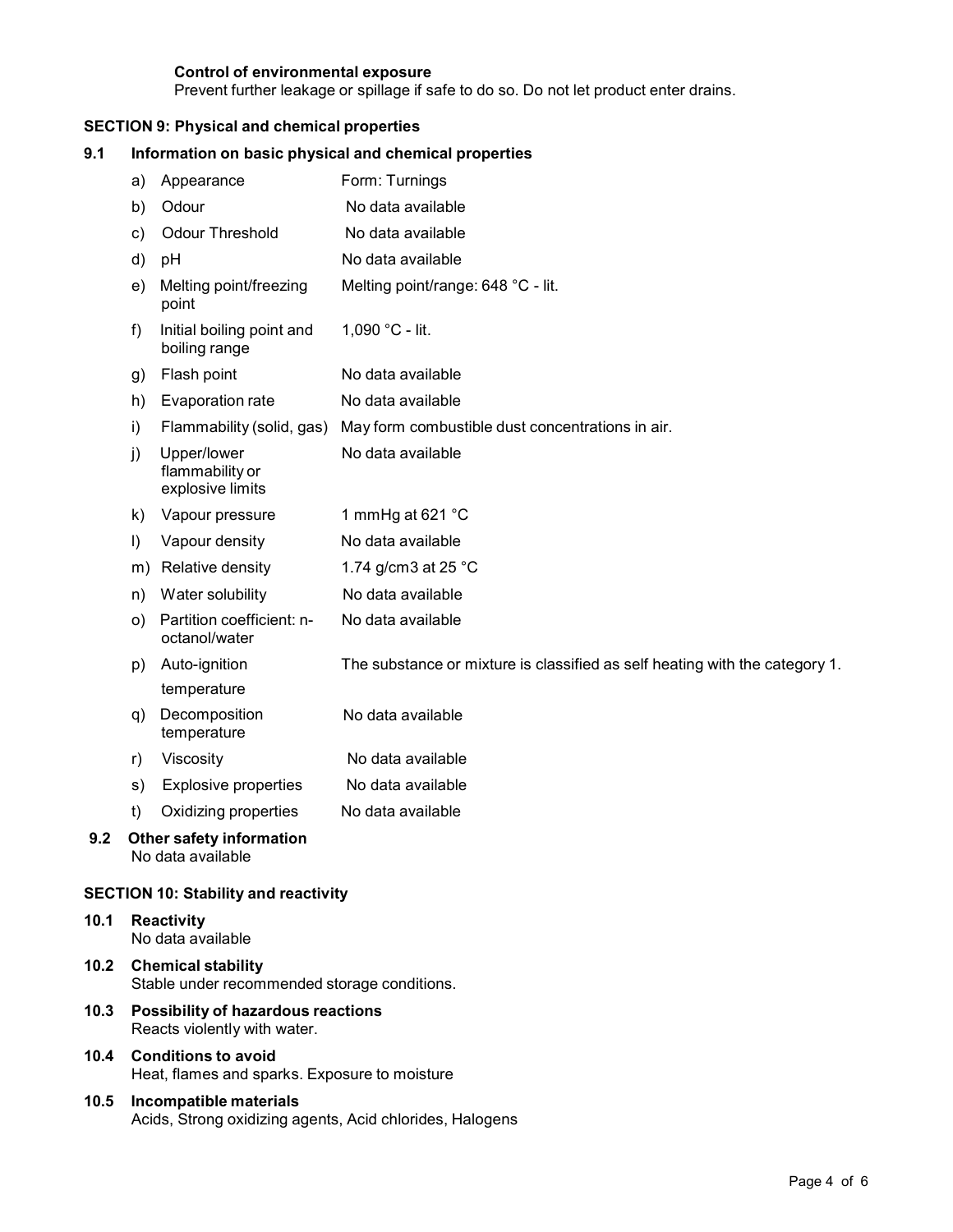# **10.6 Hazardous decomposition products**

Hazardous decomposition products formed under fire conditions. - Magnesium oxide Other decomposition products - No data available In the event of fire: see section 5

#### **SECTION 11: Toxicological information**

#### **11.1 Information on toxicological effects**

#### **Acute toxicity**

No data availableMagnesium (non pyrophoric)

# **Skin corrosion/irritation**

No data available(Magnesium (non pyrophoric))

#### **Serious eye damage/eye irritation**

No data available(Magnesium (non pyrophoric))

#### **Respiratory orskin sensitisation**

No data available(Magnesium (non pyrophoric))

#### **Germ cell mutagenicity**

No data available(Magnesium (non pyrophoric))

#### **Carcinogenicity**

IARC: No component of this product present at levels greater than or equal to 0.1% is identified as probable, possible or confirmed human carcinogen by IARC.

### **Reproductive toxicity**

No data available(Magnesium (non pyrophoric))

#### **Specific target organ toxicity - single exposure**

No data available(Magnesium (non pyrophoric))

#### **Specific target organ toxicity - repeated exposure** No data available

**Aspiration hazard** No data available(Magnesium (non pyrophoric))

#### **Additional Information**

RTECS: Not available

burning sensation, Cough, wheezing, laryngitis, Shortness of breath, Headache, Nausea, Vomiting, chills, Fever, fatigue, muscle pain, joint pain, rash, Anorexia.(Magnesium (non pyrophoric)) To the best of our knowledge, the chemical, physical, and toxicological properties have not been thoroughly investigated.(Magnesium (non pyrophoric))

Liver - Irregularities - Based on Human Evidence(Magnesium (non pyrophoric))

# **SECTION 12: Ecological information**

**12.1 Toxicity**

No data available

- **12.2 Persistence and degradability** No data available
- **12.3 Bioaccumulative potential** No data available
- **12.4 Mobility in soil** No data available(Magnesium (non pyrophoric))

# **12.5 Results of PBT and vPvB assessment**

This substance/mixture contains no components considered to be either persistent, bioaccumulative and toxic (PBT), or very persistent and very bioaccumulative (vPvB) at levels of 0.1% or higher.